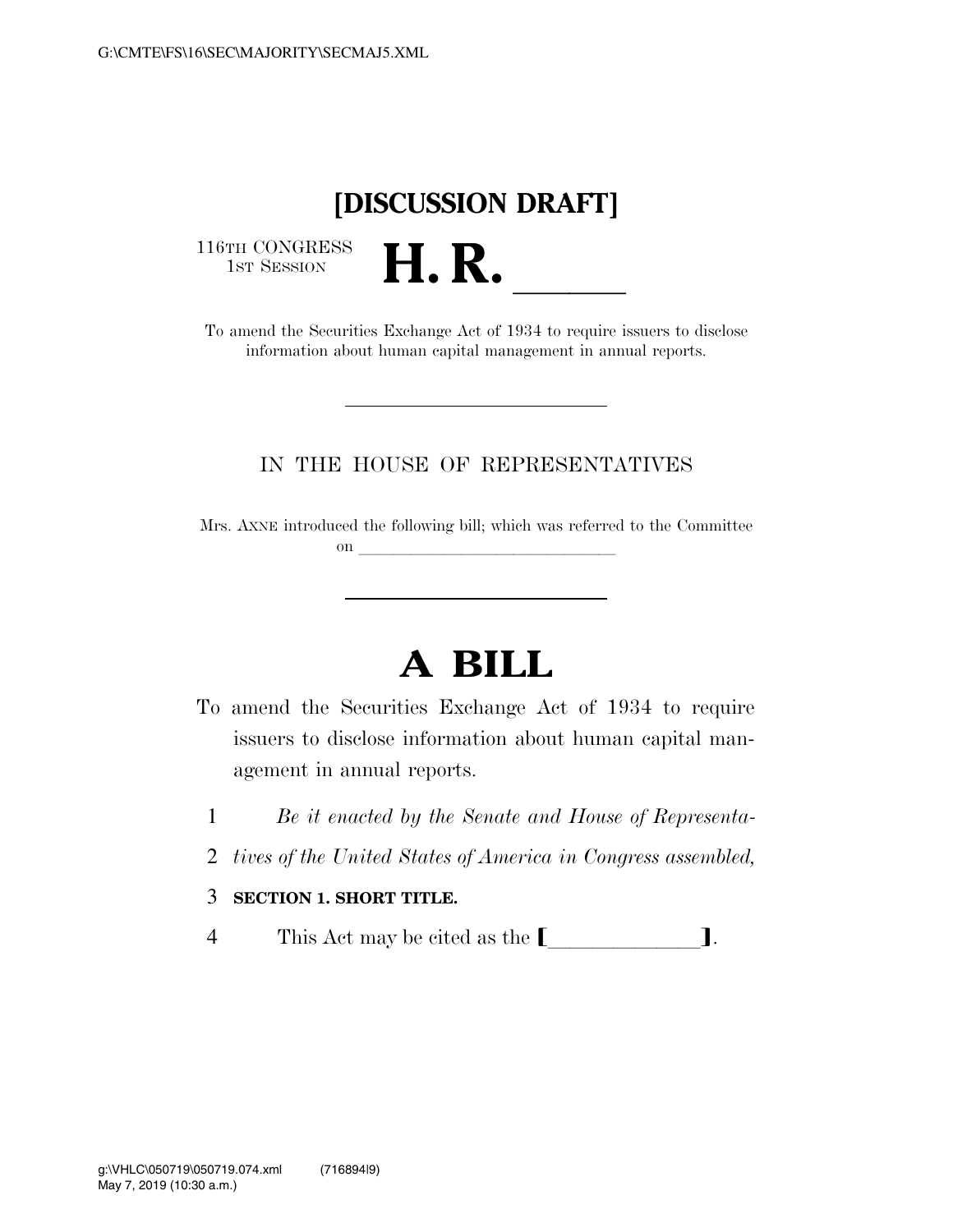## **SEC. 2. DISCLOSURES RELATED TO HUMAN CAPITAL MAN- AGEMENT.**  Section 13 of the Securities Exchange Act of 1934 (15 U.S.C. 78m) is amended by adding at the end the following: ''(s) DISCLOSURES RELATED TO HUMAN CAPITAL

MANAGEMENT.—

8 "(1) IN GENERAL.—Each issuer required to file an annual report under subsection (a) shall disclose in that report information about human capital management policies, practices, and performance.

12 ''(2) RULES.—Not later than 120 days after the date of the enactment of this subsection, the Commission shall issue final rules to carry out para- graph (1) and such rules shall require disclosure of 16 the following with respect to the issuer:

 $\langle (A)$  Workforce demographic information, including the number of full-time employees, the number of part-time employees, the number of contingent workers, and any policies about subcontracting and outsourcing.

 $\text{``(B)}$  Workforce stability information, in- cluding information about the voluntary turn- over rate, the involuntary turn-over rate, the in- ternal hiring rate, and the internal promotion rate.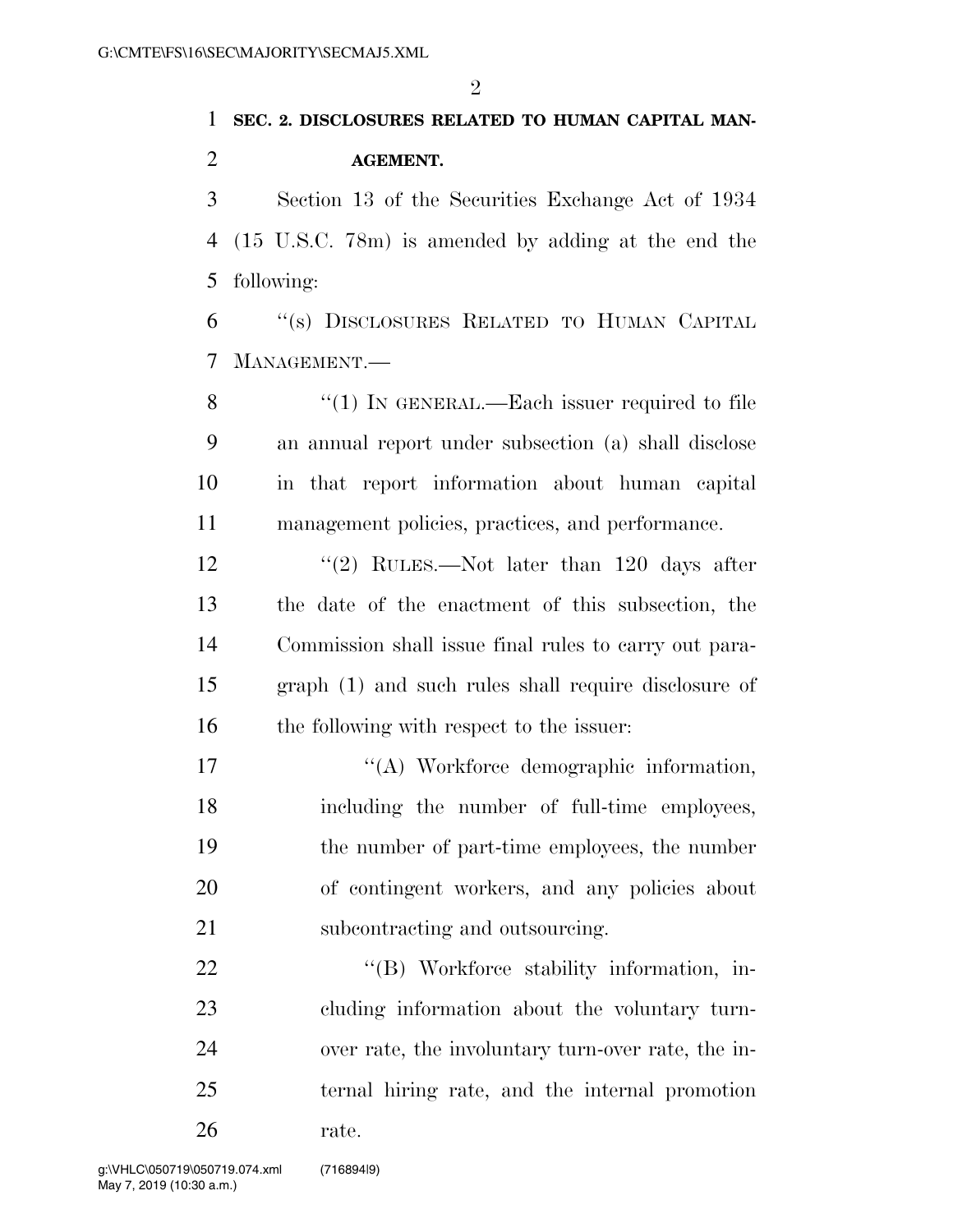$\cdot$  ''(C) Workforce composition, including data on diversity (including racial and gender composition) and any policies and audits related to diversity.

 ''(D) Workforce skills and capabilities, in- cluding information about training of employees (including the average number of hours of training per employee per year), skills gaps, and alignment of skills and capabilities with busi-ness strategy.

 $\langle (E) \text{ Workforce culture and empowerment},$  including information about employee engage- ment, union representation, work-life balance initiatives, and results of surveys about em-ployee satisfaction.

16 "'(F) Workforce health and safety, includ- ing information about the frequency, severity, and lost-time due to injuries, illness, and fatali-ties.

20 "'(G) Workforce productivity, including in- formation about the return on cost of the work- force, profit per full-time employee, and revenue per full time employee.

24 "'(H) Human rights commitments and their implementation, including information